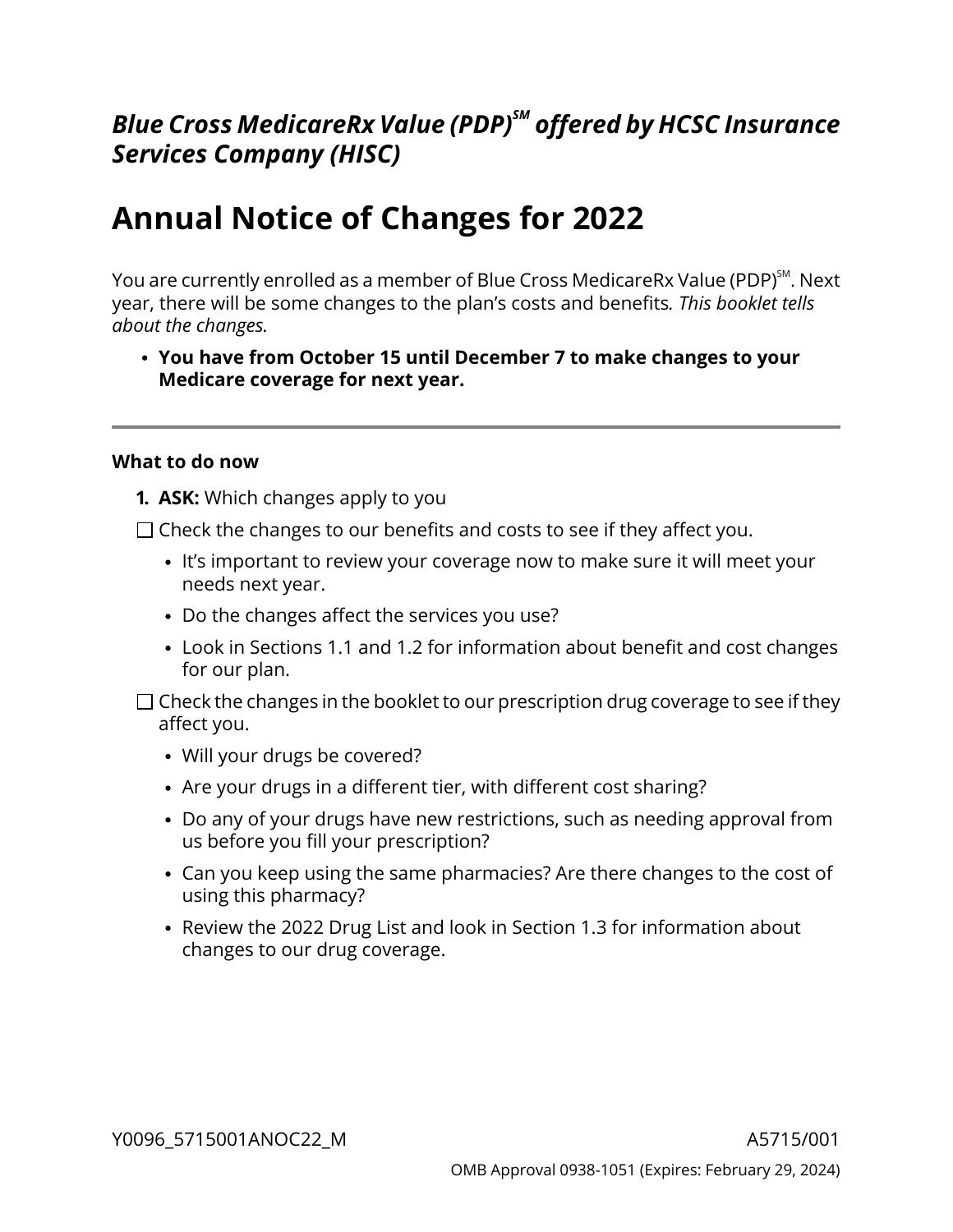Your drug costs may have risen since last year. Talk to your doctor about lower cost alternatives that may be available for you; this may save you in annual out-of-pocket costs throughout the year. To get additional information on drug prices visit [go.medicare.gov/drugprices,](https://go.medicare.gov/drugprices) and click the "dashboards" link in the middle of the second Note toward the bottom of the page. These dashboards highlight which manufacturers have been increasing their prices and also show other year-to-year drug price information. Keep in mind that your plan benefits will determine exactly how much your own drug costs may change.

 $\Box$  Think about your overall health care costs.

- How much will you spend out-of-pocket for the services and prescription drugs you use regularly?
- How much will you spend on your premium and deductibles?
- How do your total plan costs compare to other Medicare coverage options?

 $\Box$  Think about whether you are happy with our plan.

**2. COMPARE:** Learn about other plan choices

 $\Box$  Check coverage and costs of plans in your area.

- Use the personalized search feature on the Medicare Plan Finder at [www.medicare.gov/plan-compare](http://www.medicare.gov/plan-compare) website.
- Review the list in the back of your *Medicare & You 2022* handbook.
- Look in Section [3.2](#page-12-0) to learn more about your choices.
- $\Box$  Once you narrow your choice to a preferred plan, confirm your costs and coverage on the plan's website.
- **3. CHOOSE:** Decide whether you want to change your plan
	- If you don't join another plan by December 7, 2021, you will be enrolled in Blue Cross MedicareRx Value (PDP).
	- To change to a **different plan** that may better meet your needs, you can switch plans between October 15 and December 7.
- **4. ENROLL:** To change plans, join a plan between October 15 and December 7, 2021
	- If you don't join another plan by **December 7, 2021**, you will be enrolled in Blue Cross MedicareRx Value (PDP).
	- If you join another plan by **December 7, 2021**, your new coverage will start on **January 1, 2022**. You will be automatically disenrolled from your current plan.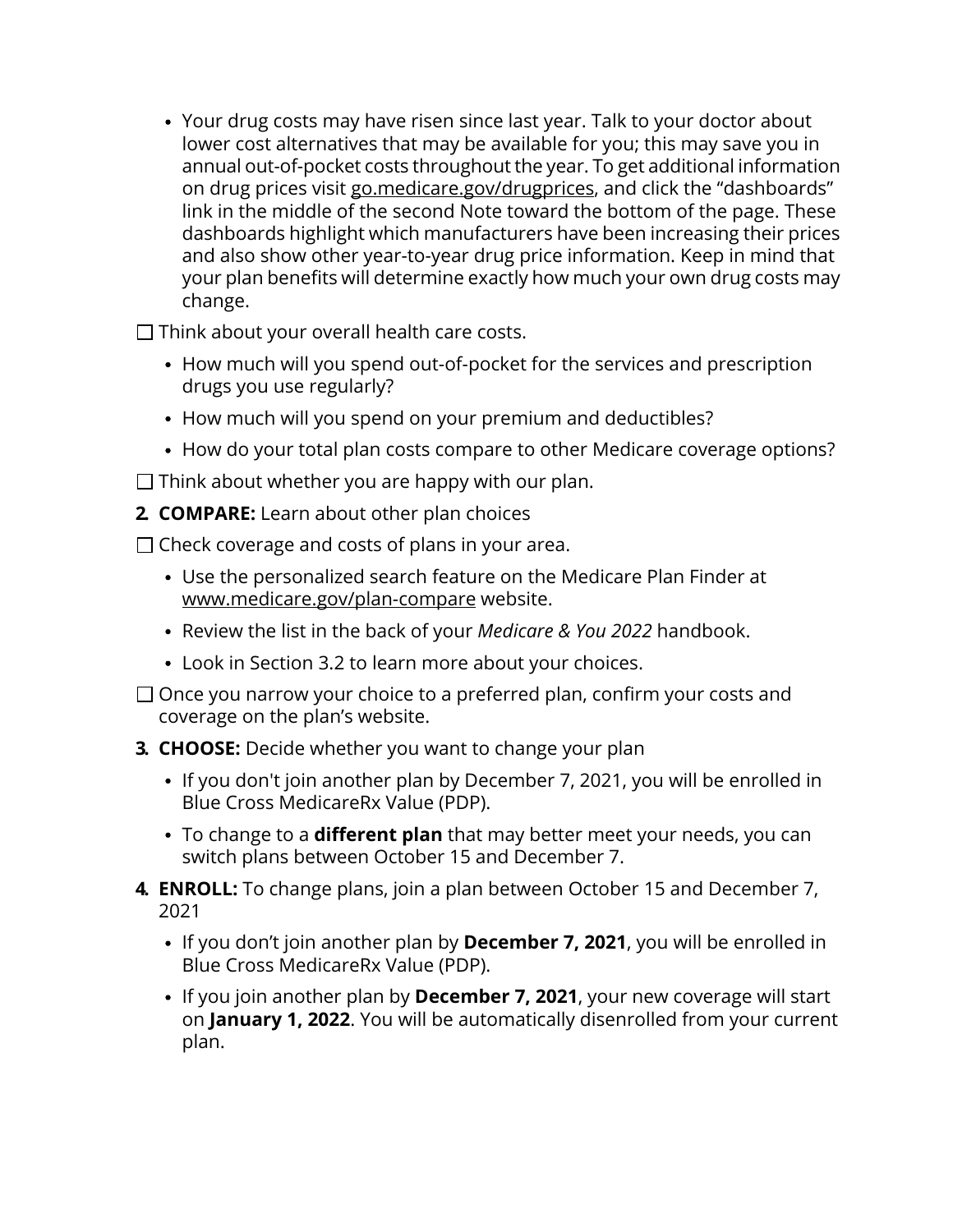#### **Additional Resources**

- This document is available for free in Spanish.
- ATTENTION: If you speak Spanish, language assistance services, free of charge, are available to you. Call Customer Service at 1-888-285-2249 (TTY call: 711) for more information.
- Atención: Si habla español, tiene a su disposición servicios gratuitos de asistencia de lingüística. Llame a Servicio al Cliente al 1-888-285-2249 (TTY: 711) para recibir más información.
- Please contact our Customer Service number at 1-888-285-2249 for additional information. (TTY: 711). Hours are 8:00 a.m. – 8:00 p.m., local time, 7 days a week. If you are calling from April 1 through September 30, alternate technologies (for example, voicemail) will be used on weekends and holidays.
- Para obtener más información por favor póngase en contacto con nuestro número de servicio al cliente en 1-888-285-2249. (Usuarios de TTY deben llamar al 711). El horario es de 8:00 – 20:00, hora de local, 7 días a la semana. Si usted está llamando desde el 1 de abril hasta el 30 de septiembre, tecnologías alternativas (por ejemplo, correo de voz) se utilizarán los fines de semana y festivos.
- Please contact Blue Cross MedicareRx Value (PDP) if you need this information in another language or format (Spanish, braille, large print or alternate formats).

## **About Blue Cross MedicareRx Value (PDP)**

- Prescription drug plans provided by HCSC Insurance Services Company (HISC), an Independent Licensee of the Blue Cross and Blue Shield Association. A Medicare-approved Part D sponsor. Enrollment in HISC's plans depends on contract renewal.
- When this booklet says "we," "us," or "our," it means HCSC Insurance Services Company (HISC). When it says "plan" or "our plan," it means Blue Cross MedicareRx Value (PDP).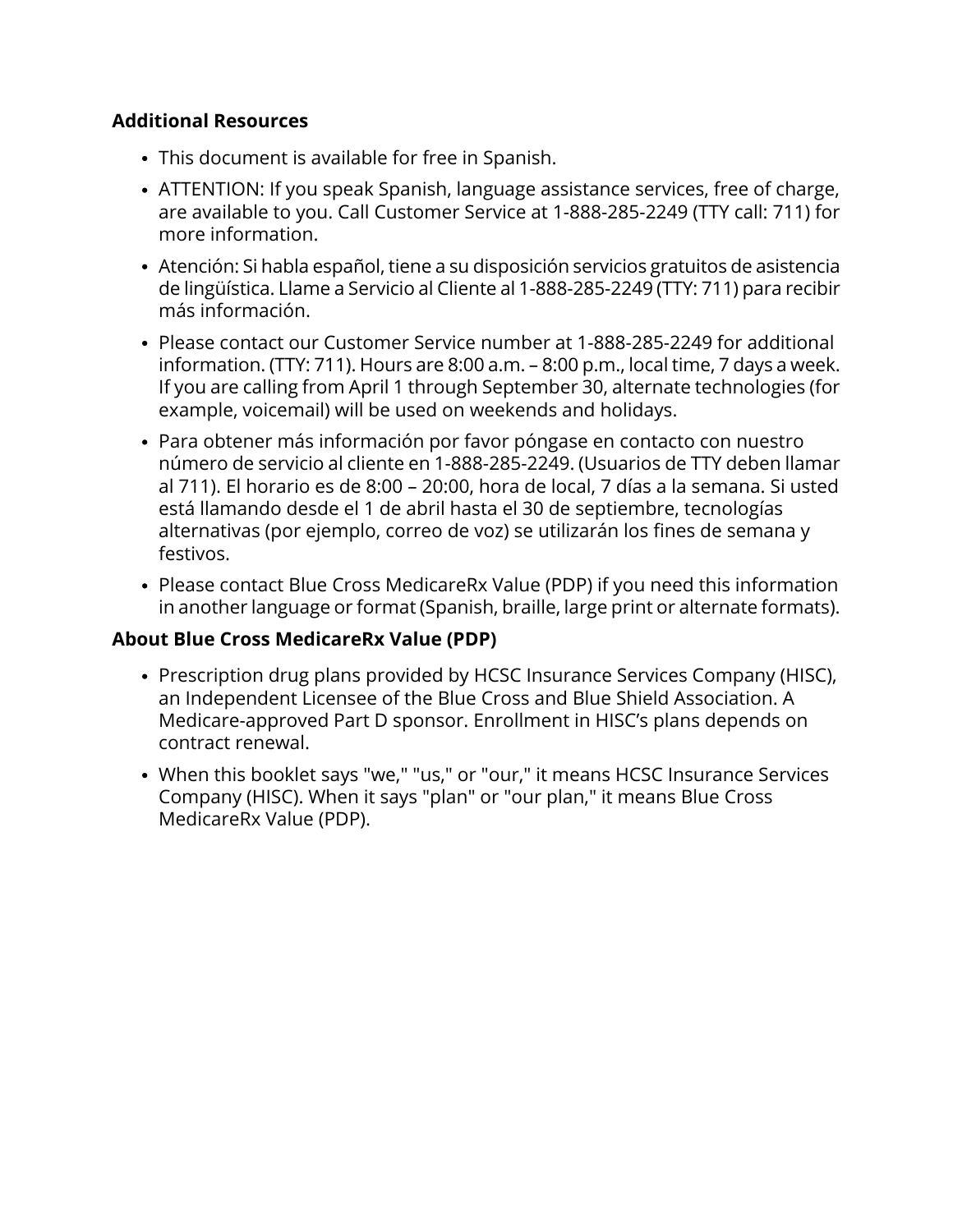## <span id="page-3-0"></span>*Summary of Important Costs for 2022*

The table below compares the 2021 costs and 2022 costs for Blue Cross MedicareRx Value (PDP) in several important areas. **Please note this is only a summary of changes**. A copy of the *Evidence of Coverage* is located on our website at [getblueil.com/](https://www.bcbsil.com/medicare/blue-cross-medicare-options/part-d-plans) [pdp](https://www.bcbsil.com/medicare/blue-cross-medicare-options/part-d-plans). You may also call Customer Service to ask us to mail you an *Evidence of Coverage*.

| Cost                                                                                                                  | 2021 (this year)                                               | <b>2022 (next year)</b>                                        |
|-----------------------------------------------------------------------------------------------------------------------|----------------------------------------------------------------|----------------------------------------------------------------|
| Monthly plan premium*<br>*Your premium may be<br>higher or lower than this<br>amount. See Section 1.1<br>for details. | \$80                                                           | \$85.20                                                        |
| Part D prescription drug<br>coverage                                                                                  | Deductible: \$445                                              | Deductible: \$480                                              |
| (See Section 1.3 for<br>details.)                                                                                     | Copayment/Coinsurance<br>during the Initial Coverage<br>Stage: | Copayment/Coinsurance<br>during the Initial Coverage<br>Stage: |
|                                                                                                                       | <b>Drug Tier 1:</b>                                            | <b>Drug Tier 1:</b>                                            |
|                                                                                                                       | • Standard cost<br>sharing: \$7 copay                          | • Standard cost<br>sharing: \$10 copay                         |
|                                                                                                                       | • Preferred cost<br>sharing: \$0 copay                         | • Preferred cost<br>sharing: \$1 copay                         |
|                                                                                                                       | <b>Drug Tier 2:</b>                                            | <b>Drug Tier 2:</b>                                            |
|                                                                                                                       | • Standard cost<br>sharing: \$15 copay                         | • Standard cost<br>sharing: \$20 copay                         |
|                                                                                                                       | • Preferred cost<br>sharing: \$8 copay                         | • Preferred cost<br>sharing: \$5 copay                         |
|                                                                                                                       | <b>Drug Tier 3:</b>                                            | <b>Drug Tier 3:</b>                                            |
|                                                                                                                       | • Standard cost<br>sharing: \$47 copay                         | • Standard cost<br>sharing: \$47 copay                         |
|                                                                                                                       | • Preferred cost<br>sharing: \$40 copay                        | • Preferred cost<br>sharing: \$45 copay                        |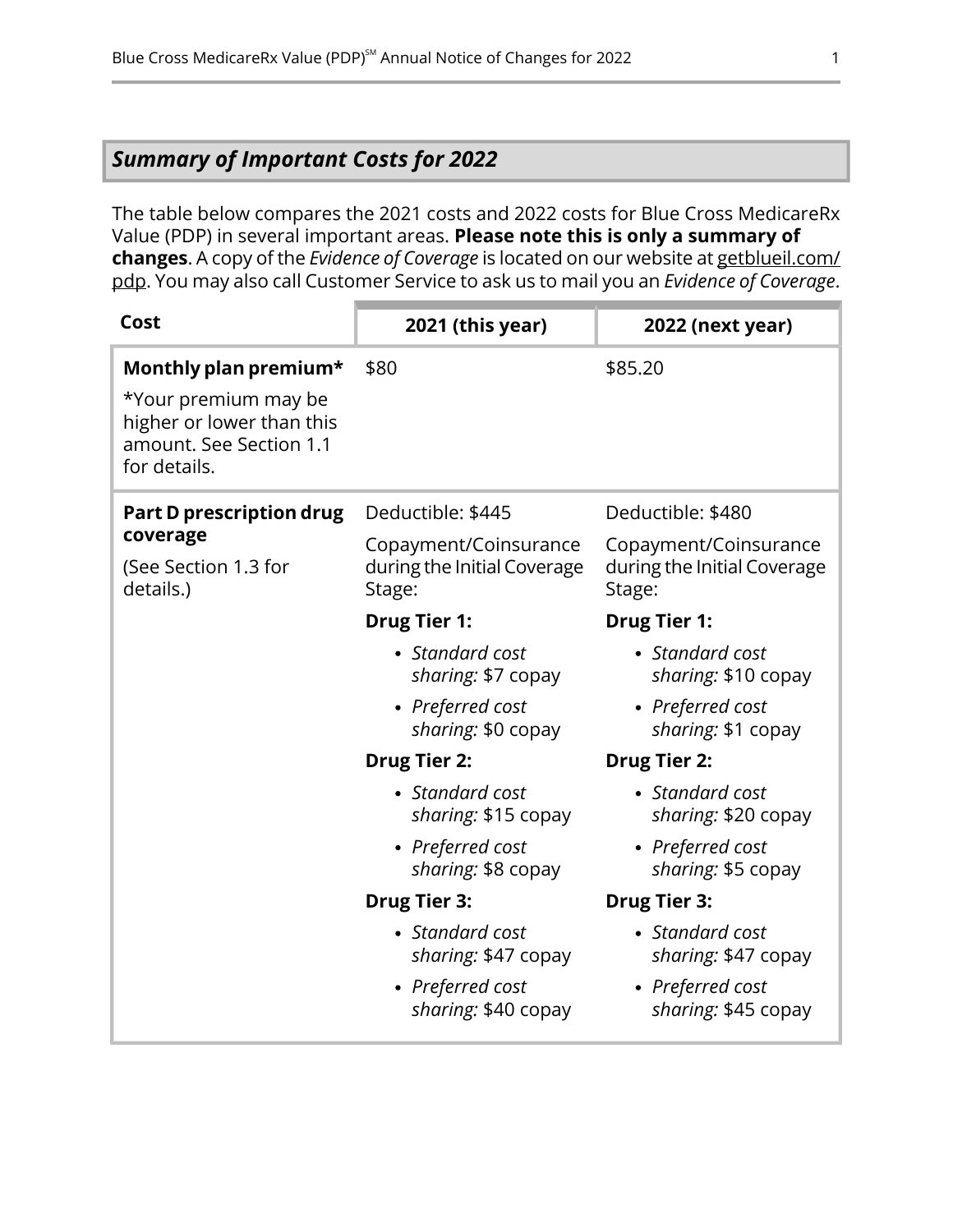| Cost | 2021 (this year)                                      | <b>2022 (next year)</b>                               |
|------|-------------------------------------------------------|-------------------------------------------------------|
|      | <b>Drug Tier 4:</b>                                   | <b>Drug Tier 4:</b>                                   |
|      | • Standard cost<br>sharing: 50% of the<br>total cost  | • Standard cost<br>sharing: 45% of the<br>total cost  |
|      | • Preferred cost<br>sharing: 46% of the<br>total cost | • Preferred cost<br>sharing: 41% of the<br>total cost |
|      | <b>Drug Tier 5:</b>                                   | <b>Drug Tier 5:</b>                                   |
|      | • Standard cost<br>sharing: 25% of the<br>total cost  | • Standard cost<br>sharing: 25% of the<br>total cost  |
|      | • Preferred cost<br>sharing: 25% of the<br>total cost | • Preferred cost<br>sharing: 25% of the<br>total cost |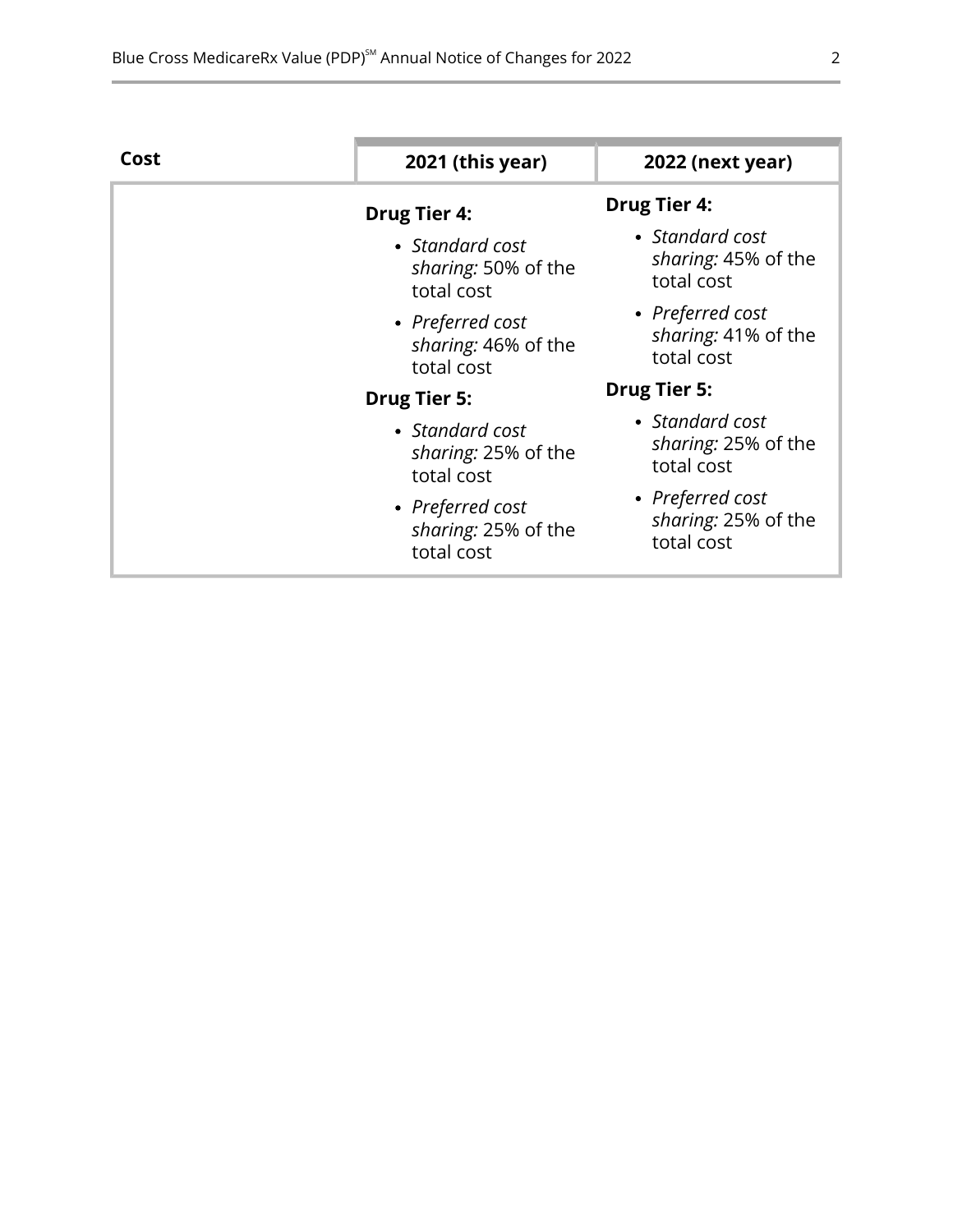## *Annual Notice of Changes* **for 2022 Table of Contents**

| SECTION 1 Changes to Benefits and Costs for Next Year  4                  |  |
|---------------------------------------------------------------------------|--|
|                                                                           |  |
|                                                                           |  |
| Section 3.1 - If You Want to Stay in Blue Cross MedicareRx Value (PDP)  9 |  |
|                                                                           |  |
| SECTION 5 Programs That Offer Free Counseling about Medicare  11          |  |
| SECTION 6 Programs That Help Pay for Prescription Drugs  12               |  |
| Section 7.1 - Getting Help from Blue Cross MedicareRx Value (PDP)  12     |  |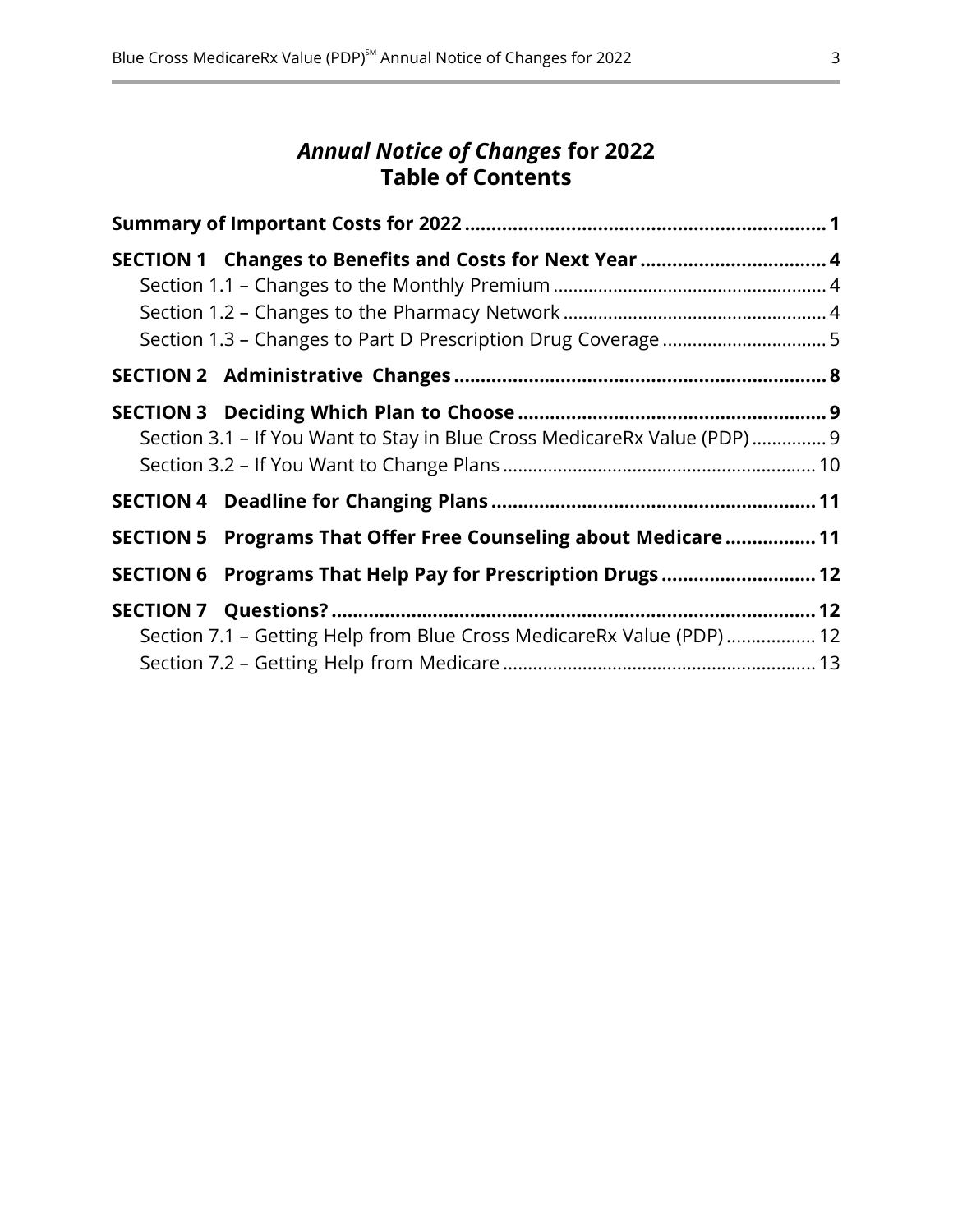## <span id="page-6-2"></span>**SECTION 1 Changes to Benefits and Costs for Next Year**

#### <span id="page-6-0"></span>**Section 1.1 – Changes to the Monthly Premium**

| Cost                                                                                                         | 2021 (this year) | 2022 (next year) |
|--------------------------------------------------------------------------------------------------------------|------------------|------------------|
| <b>Monthly premium</b>                                                                                       | \$80             | \$85.20          |
| (You must also continue to pay<br>your Medicare Part B premium<br>unless it is paid for you by<br>Medicaid.) |                  |                  |

- Your monthly plan premium will be more if you are required to pay a lifetime Part D late enrollment penalty for going without other drug coverage that is at least as good as Medicare drug coverage (also referred to as "creditable coverage") for 63 days or more.
- If you have a higher income, you may have to pay an additional amount each month directly to the government for your Medicare prescription drug coverage.
- <span id="page-6-1"></span>Your monthly premium will be *less* if you are receiving "Extra Help" with your prescription drug costs. Please see Section [6](#page-14-0) regarding "Extra Help" from Medicare.

## **Section 1.2 – Changes to the Pharmacy Network**

l

Amounts you pay for your prescription drugs may depend on which pharmacy you use. Medicare drug plans have a network of pharmacies. In most cases, your prescriptions are covered *only* if they are filled at one of our network pharmacies. Our network includes pharmacies with preferred cost sharing, which may offer you lower cost sharing than the standard cost sharing offered by other network pharmacies for some drugs.

There are changes to our network of pharmacies for next year. An updated *Pharmacy Directory* is located on our website at [getblueil.com/pdp/pharmacies](https://www.bcbsil.com/medicare/blue-cross-medicare-options/part-d-plans/using-your-plan/pharmacies). You may also call Customer Service for updated provider information or to ask us to mail you a *Pharmacy Directory*. **Please review the 2022** *Pharmacy Directory* **to see which pharmacies are in our network**.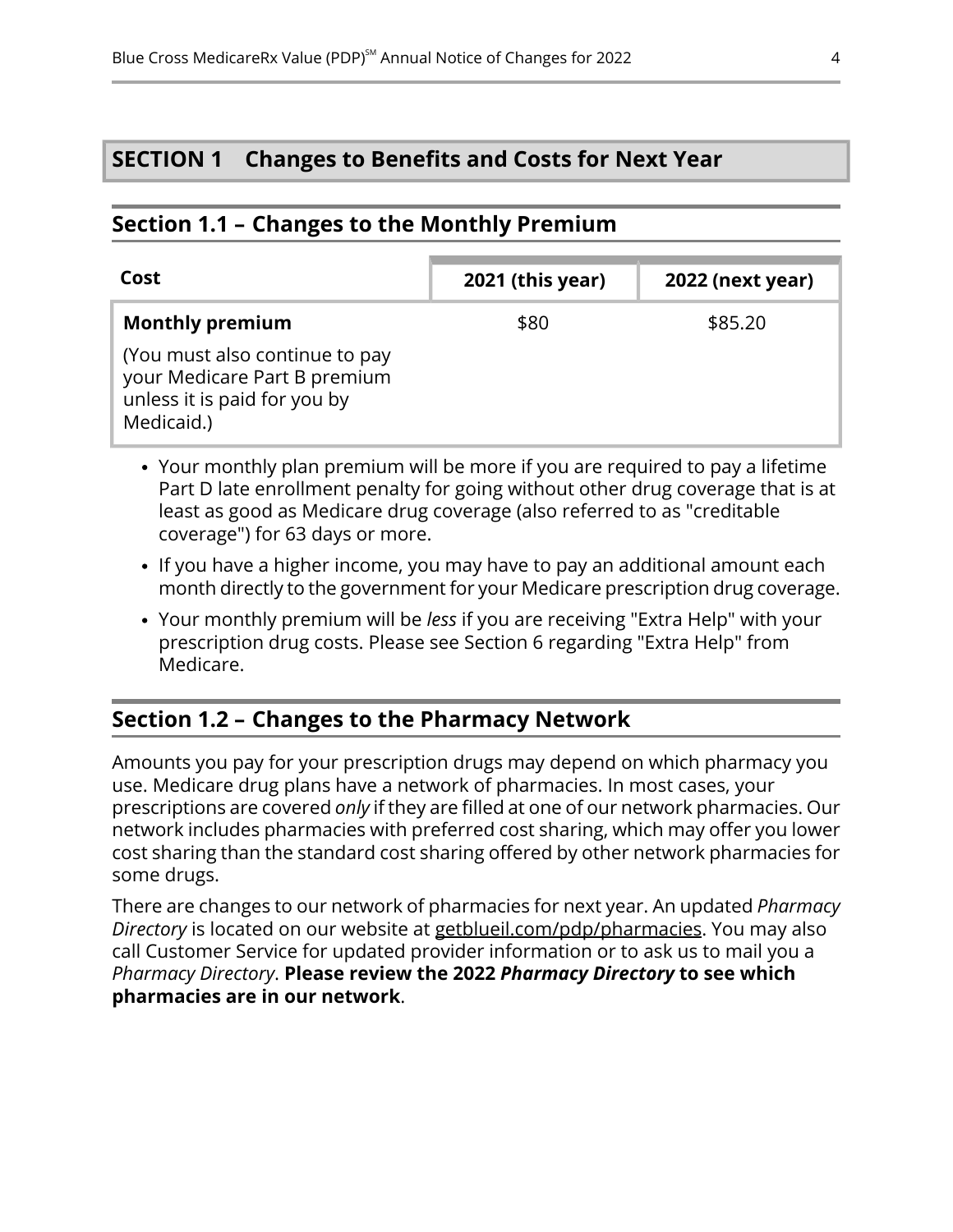## <span id="page-7-0"></span>**Section 1.3 – Changes to Part D Prescription Drug Coverage**

#### **Changes to Our Drug List**

Our list of covered drugs is called a Formulary or "Drug List." A copy of our Drug List is provided electronically.

We made changes to our Drug List, including changes to the drugs we cover and changes to the restrictions that apply to our coverage for certain drugs. **Review the Drug List to make sure your drugs will be covered next year and to see if there will be any restrictions.**

If you are affected by a change in drug coverage, you can:

- **Work with your doctor (or other prescriber) and ask the plan to make an exception** to cover the drug. **We encourage current members** to ask for an exception before next year.
	- To learn what you must do to ask for an exception, see Chapter 7 of your *E*v*idence of Coverage* (*What to do if you have a problem or complaint (coverage decisions, appeals, complaints)*) or call Customer Service.
- **Work with your doctor (or other prescriber) to find a different drug** that we cover. You can call Customer Service to ask for a list of covered drugs that treat the same medical condition.

In some situations, we are required to cover a temporary supply of a non-formulary drug in the first 90 days of the plan year or the first 90 days of membership to avoid a gap in therapy. (To learn more about when you can get a temporary supply and how to ask for one, see Chapter 3, Section 5.2 of the *Evidence of Coverage.*) During the time when you are getting a temporary supply of a drug, you should talk with your doctor to decide what to do when your temporary supply runs out. You can either switch to a different drug covered by the plan or ask the plan to make an exception for you and cover your current drug.

Current formulary exceptions may still be covered, depending on the circumstance. You can call Customer Service to confirm coverage duration.

Most of the changes in the Drug List are new for the beginning of each year. However, during the year, we might make other changes that are allowed by Medicare rules.

When we make these changes to the Drug List during the year, you can still work with your doctor (or other prescriber) and ask us to make an exception to cover the drug. We will also continue to update our online Drug List as scheduled and provide other required information to reflect drug changes. (To learn more about changes we may make to the Drug List, see Chapter 3, Section 6 of the *Evidence of Coverage*.)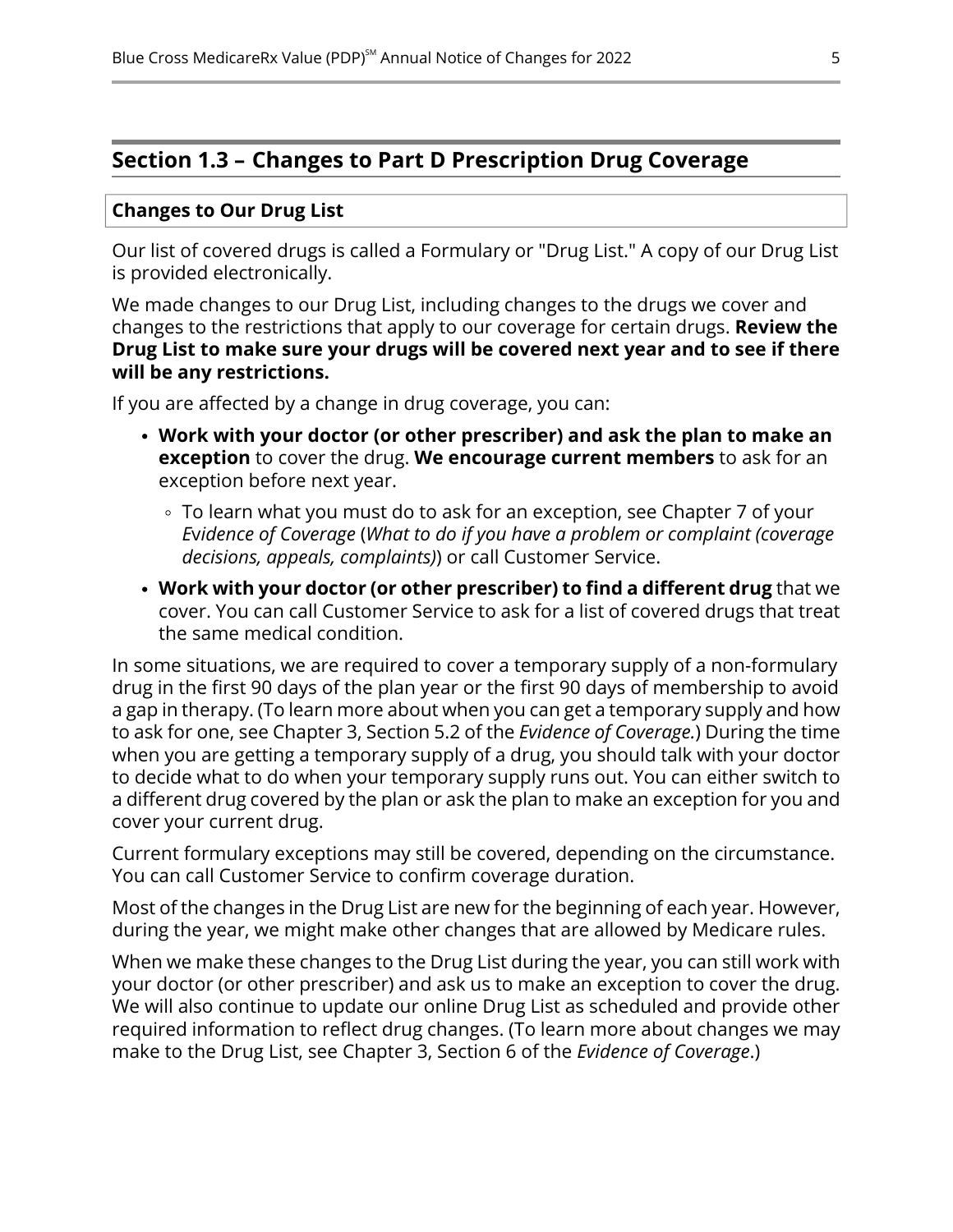#### **Changes to Prescription Drug Costs**

*Note:* If you are in a program that helps pay for your drugs ("Extra Help"), **the information about costs for Part D prescription drug may not apply to you.** We have included a separate insert, called the "Evidence of Coverage Rider for People Who Get Extra Help Paying for Prescription Drugs" (also called the "Low Income Subsidy Rider" or the "LIS Rider"), which tells you about your drug costs. Because you receive "Extra Help" and didn't receive this insert with this packet, please call Customer Service and ask for the "LIS Rider."

There are four "drug payment stages." How much you pay for a Part D drug depends on which drug payment stage you are in. (You can look in Chapter 4, Section 2 of your *Evidence of Coverage* for more information about the stages.)

The information below shows the changes for next year to the first two stages – the Yearly Deductible Stage and the Initial Coverage Stage. (Most members do not reach the other two stages – the Coverage Gap Stage or the Catastrophic Coverage Stage. To get information about your costs in these stages, look at Chapter 4, Sections 6 and 7, in the *Evidence of Coverage*, which is located on our website at [getblueil.com/pdp](https://www.bcbsil.com/medicare/blue-cross-medicare-options/part-d-plans). You may also call Customer Service to ask us to mail you an *Evidence of Coverage*.)

| <b>Stage</b>            | 2021 (this year)              | <b>2022 (next year)</b>       |
|-------------------------|-------------------------------|-------------------------------|
| <b>Stage 1: Yearly</b>  | The deductible is \$445.      | The deductible is \$480.      |
| <b>Deductible Stage</b> | During this stage, you pay    | During this stage, you pay    |
| During this stage, you  | \$0-\$15 cost sharing for     | \$1-\$20 cost sharing for     |
| pay the full cost of    | drugs on Tier 1 Preferred     | drugs on Tier 1 Preferred     |
| your Tier 3 Preferred   | Generic and Tier 2 Generic    | Generic and Tier 2 Generic    |
| Brand, Tier 4           | and the full cost of drugs on | and the full cost of drugs on |
| Non-Preferred Drug,     | Tier 3 Preferred Brand, Tier  | Tier 3 Preferred Brand, Tier  |
| and Tier 5 Specialty    | 4 Non-Preferred Drug and      | 4 Non-Preferred Drug and      |
| drugs until you have    | Tier 5 Specialty until you    | Tier 5 Specialty until you    |
| reached the yearly      | have reached the yearly       | have reached the yearly       |
| deductible.             | deductible.                   | deductible.                   |

#### **Changes to the Deductible Stage**

#### **Changes to Your Cost Sharing in the Initial Coverage Stage**

To learn how copayments and coinsurance work, look at Chapter 4, Section 1.2, *Types of out-of-pocket costs you may pay for covered drugs* in your *Evidence of Coverage*.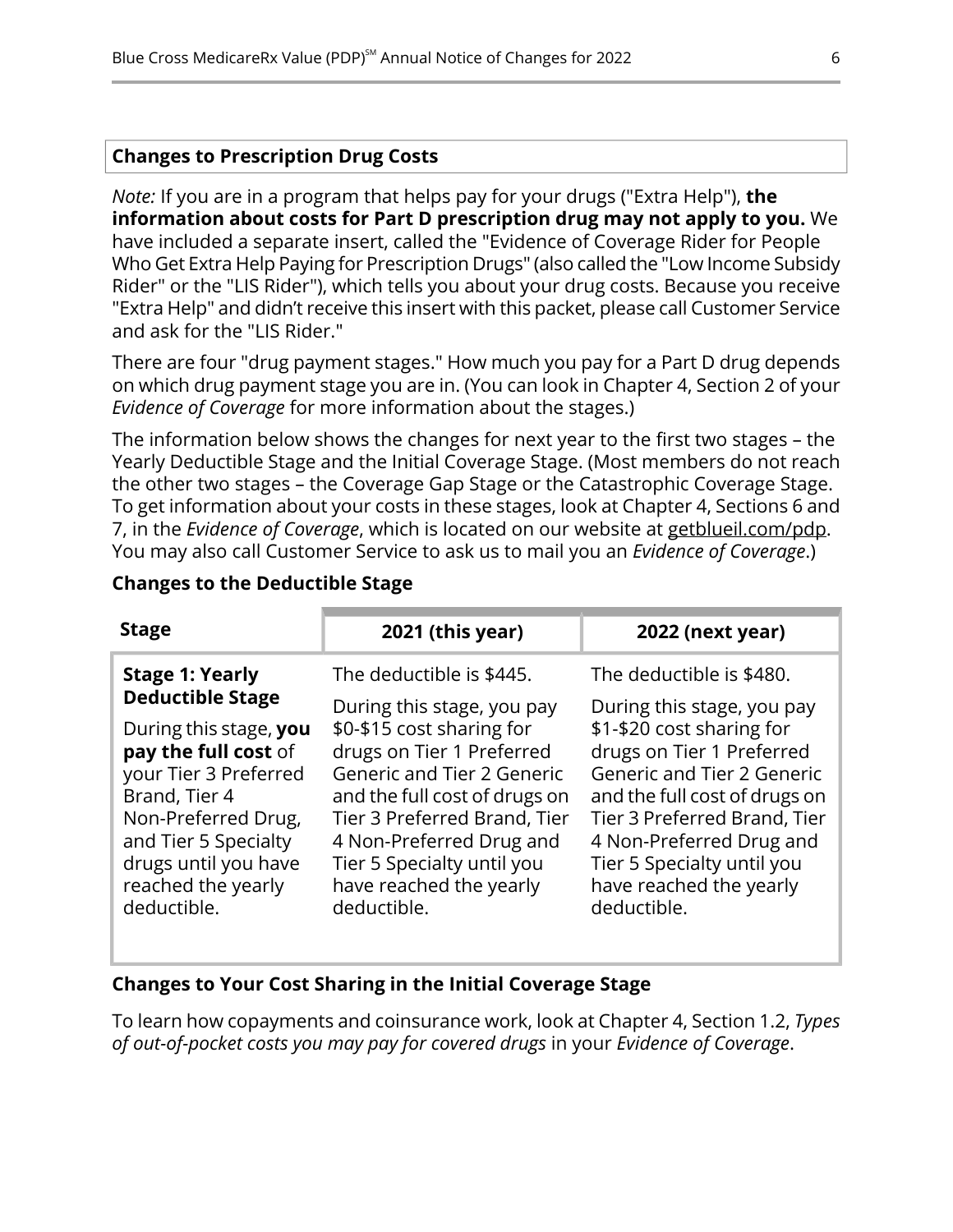| <b>Stage</b>                                                                                                                                                                                | 2021 (this year)                                                                   | 2022 (next year)                                                                   |
|---------------------------------------------------------------------------------------------------------------------------------------------------------------------------------------------|------------------------------------------------------------------------------------|------------------------------------------------------------------------------------|
| <b>Stage 2: Initial</b><br><b>Coverage Stage</b>                                                                                                                                            | Your cost for a one-month<br>supply at a network<br>pharmacy:                      | Your cost for a one-month<br>supply at a network<br>pharmacy:                      |
| Once you pay the<br>yearly deductible, you                                                                                                                                                  | <b>Tier 1: Preferred Generic:</b>                                                  | <b>Tier 1: Preferred Generic:</b>                                                  |
| move to the Initial<br>Coverage Stage.<br>During this stage, the                                                                                                                            | • Standard cost sharing:<br>You pay \$7 copay per<br>prescription.                 | • Standard cost sharing:<br>You pay \$10 copay per<br>prescription.                |
| plan pays its share of<br>the cost of your drugs<br>and you pay your<br>share of the cost.                                                                                                  | • Preferred cost sharing:<br>You pay \$0 copay per<br>prescription.                | • Preferred cost sharing:<br>You pay \$1 copay per<br>prescription.                |
| The costs in this row                                                                                                                                                                       | Tier 2: Generic:                                                                   | Tier 2: Generic:                                                                   |
| are for a one-month<br>(30-day) supply when<br>you fill your<br>prescription at a<br>network pharmacy.<br>For information about<br>the costs for a<br>long-term supply or<br>for mail-order | • Standard cost sharing:<br>You pay \$15 copay per<br>prescription.                | • Standard cost sharing:<br>You pay \$20 copay per<br>prescription.                |
|                                                                                                                                                                                             | • Preferred cost sharing:<br>You pay \$8 copay per<br>prescription.                | • Preferred cost sharing:<br>You pay \$5 copay per<br>prescription.                |
|                                                                                                                                                                                             | <b>Tier 3: Preferred Brand:</b>                                                    | <b>Tier 3: Preferred Brand:</b>                                                    |
| prescriptions, look in<br>Chapter 4, Section 5 of<br>your Evidence of                                                                                                                       | • Standard cost sharing:<br>You pay \$47 copay per<br>prescription.                | • Standard cost sharing:<br>You pay \$47 copay per<br>prescription.                |
| Coverage.<br>We changed the tier<br>for some of the drugs<br>on our Drug List. To<br>see if your drugs will<br>be in a different tier,<br>look them up on the<br>Drug List.                 | • Preferred cost sharing:<br>You pay \$40 copay per<br>prescription.               | • Preferred cost sharing:<br>You pay \$45 copay per<br>prescription.               |
|                                                                                                                                                                                             | <b>Tier 4: Non-Preferred</b><br>Drug:                                              | <b>Tier 4: Non-Preferred</b><br>Drug:                                              |
|                                                                                                                                                                                             | • Standard cost sharing:<br>You pay 50% of the<br>total cost per<br>prescription.  | • Standard cost sharing:<br>You pay 45% of the<br>total cost per<br>prescription.  |
|                                                                                                                                                                                             | • Preferred cost sharing:<br>You pay 46% of the<br>total cost per<br>prescription. | • Preferred cost sharing:<br>You pay 41% of the<br>total cost per<br>prescription. |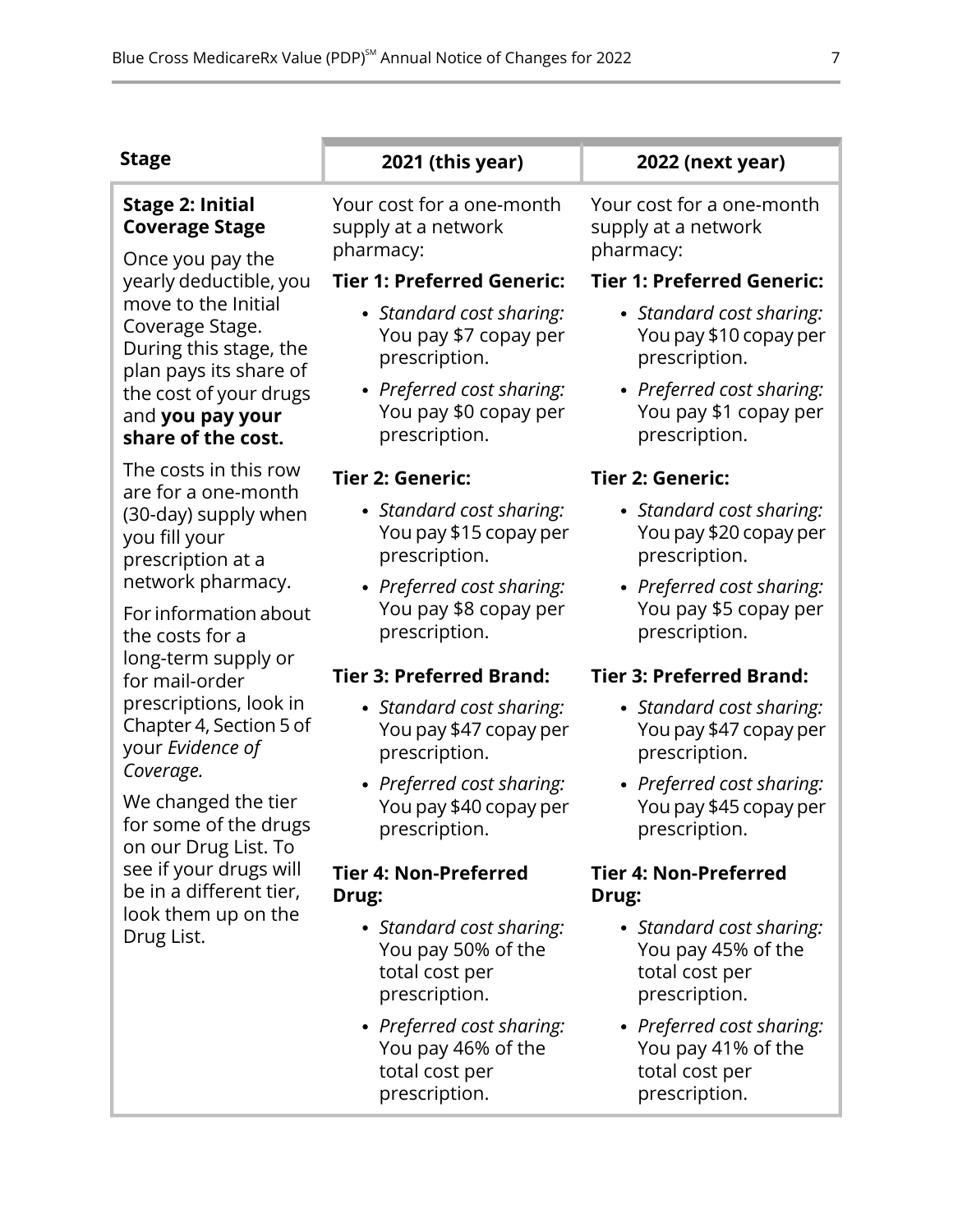| <b>Stage</b> | 2021 (this year)                                                                                                    | <b>2022 (next year)</b>                                                                                             |
|--------------|---------------------------------------------------------------------------------------------------------------------|---------------------------------------------------------------------------------------------------------------------|
|              | Tier 5: Specialty:                                                                                                  | <b>Tier 5: Specialty:</b>                                                                                           |
|              | • Standard cost sharing:<br>You pay 25% of the<br>total cost per<br>prescription.                                   | • Standard cost sharing:<br>You pay 25% of the<br>total cost per<br>prescription.                                   |
|              | • Preferred cost sharing:<br>You pay 25% of the<br>total cost per<br>prescription.                                  | • Preferred cost sharing:<br>You pay 25% of the<br>total cost per<br>prescription.                                  |
|              | Once your total drug costs<br>have reached \$4,130, you<br>will move to the next stage<br>(the Coverage Gap Stage). | Once your total drug costs<br>have reached \$4,430, you<br>will move to the next stage<br>(the Coverage Gap Stage). |

#### **Changes to the Coverage Gap and Catastrophic Coverage Stages**

The other two drug coverage stages – the Coverage Gap Stage and the Catastrophic Coverage Stage – are for people with high drug costs. **Most members do not reach the Coverage Gap Stage or the Catastrophic Coverage Stage**.

<span id="page-10-0"></span>For information about your costs in these stages, look at Chapter 4, Sections 6 and 7, in your *Evidence of Coverage*.

|                                      | <b>SECTION 2 Administrative Changes</b> |                                            |                                                                                      |
|--------------------------------------|-----------------------------------------|--------------------------------------------|--------------------------------------------------------------------------------------|
| <b>Description</b>                   |                                         | 2021 (this year)                           | <b>2022 (next year)</b>                                                              |
| <b>Mail Order</b><br><b>Pharmacy</b> |                                         | AllianceRx Walgreens Prime<br>is preferred | AllianceRx Walgreens Prime<br>and Express Scripts®<br>Pharmacy are both<br>preferred |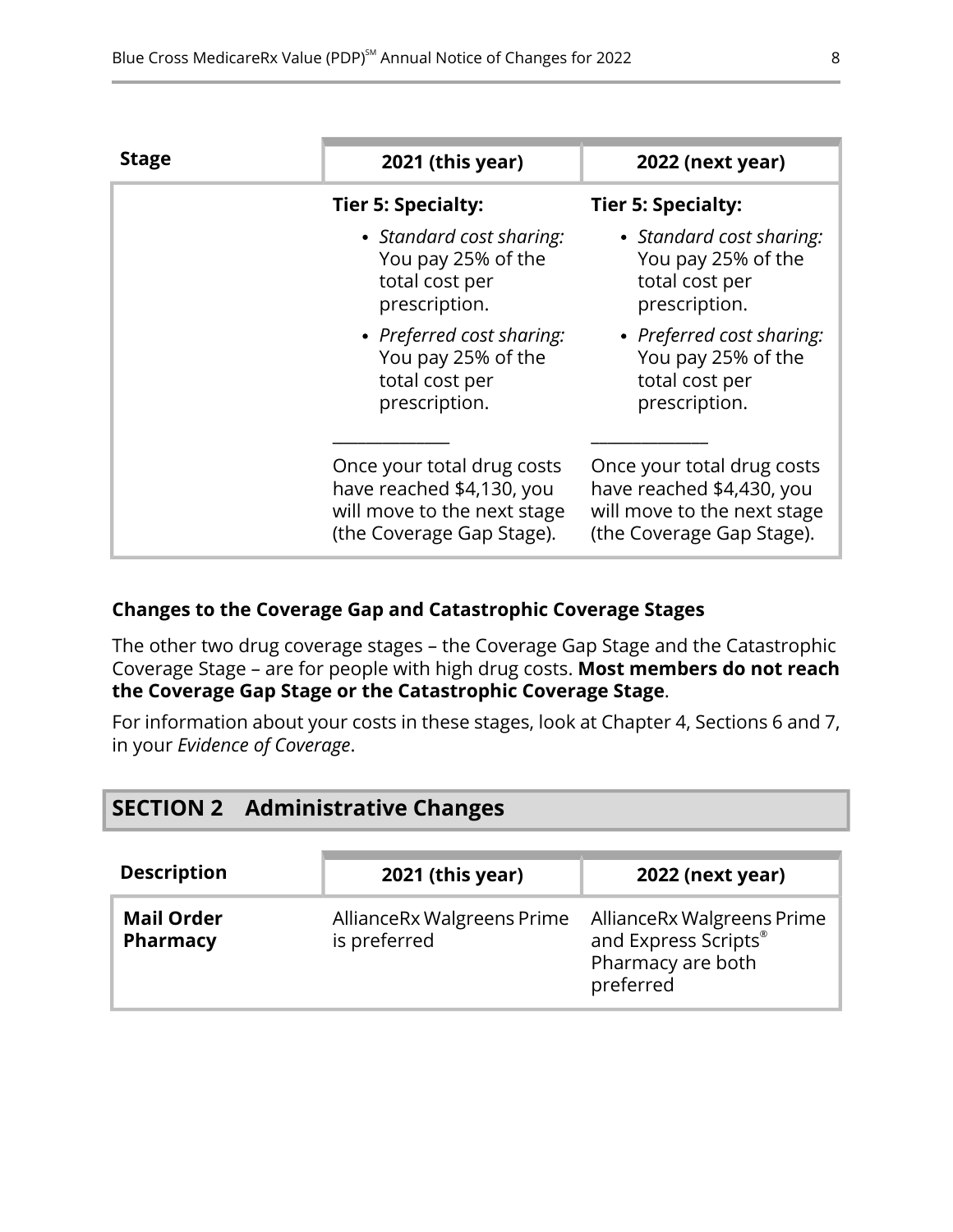| <b>Description</b>                                                                   | 2021 (this year)                                                                                                                                                                    | 2022 (next year)                                                                                                    |
|--------------------------------------------------------------------------------------|-------------------------------------------------------------------------------------------------------------------------------------------------------------------------------------|---------------------------------------------------------------------------------------------------------------------|
| Long-term supply of<br>a covered Part D<br>prescription drug<br>(Tier 5 - Specialty) | For Tier 5 drugs, you can get<br>a long-term supply (also<br>called an "extended supply")<br>when you fill your<br>prescription. A long-term<br>supply is up to a 90 day<br>supply. | A long-term supply is not<br>available for drugs in Tier 5.<br>Tier 5 drugs are available up<br>to a 30-day supply. |

Prime Therapeutics LLC is a pharmacy benefit management company, contracted by Blue Cross and Blue Shield of Illinois (BCBSIL) to provide pharmacy benefit management services. BCBSIL, as well as several other independent Blue Cross and Blue Shield Plans, has an ownership interest in Prime Therapeutics.

Prime Therapeutics LLC has an ownership interest in AllianceRx Walgreens Prime, a central specialty pharmacy and home delivery pharmacy. Prime Therapeutics LLC, provides pharmacy benefit management services for Blue Cross and Blue Shield of Illinois (BCBSIL) and is owned by 18 Blue Cross and Blue Shield Plans, subsidiaries or affiliates of those plans.

Express Scripts® Pharmacy is a pharmacy that is contracted to provide mail pharmacy services to members of Blue Cross and Blue Shield of Illinois (BCBSIL).

<span id="page-11-0"></span>Express Scripts® Pharmacy is a trademark of Express Scripts Strategic Development, Inc.

## <span id="page-11-1"></span>**SECTION 3 Deciding Which Plan to Choose**

## **Section 3.1 – If You Want to Stay in Blue Cross MedicareRx Value (PDP)**

**To stay in our plan, you don't need to do anything.** If you do not sign up for a different plan by December 7, you will automatically be enrolled in our Blue Cross MedicareRx Value (PDP).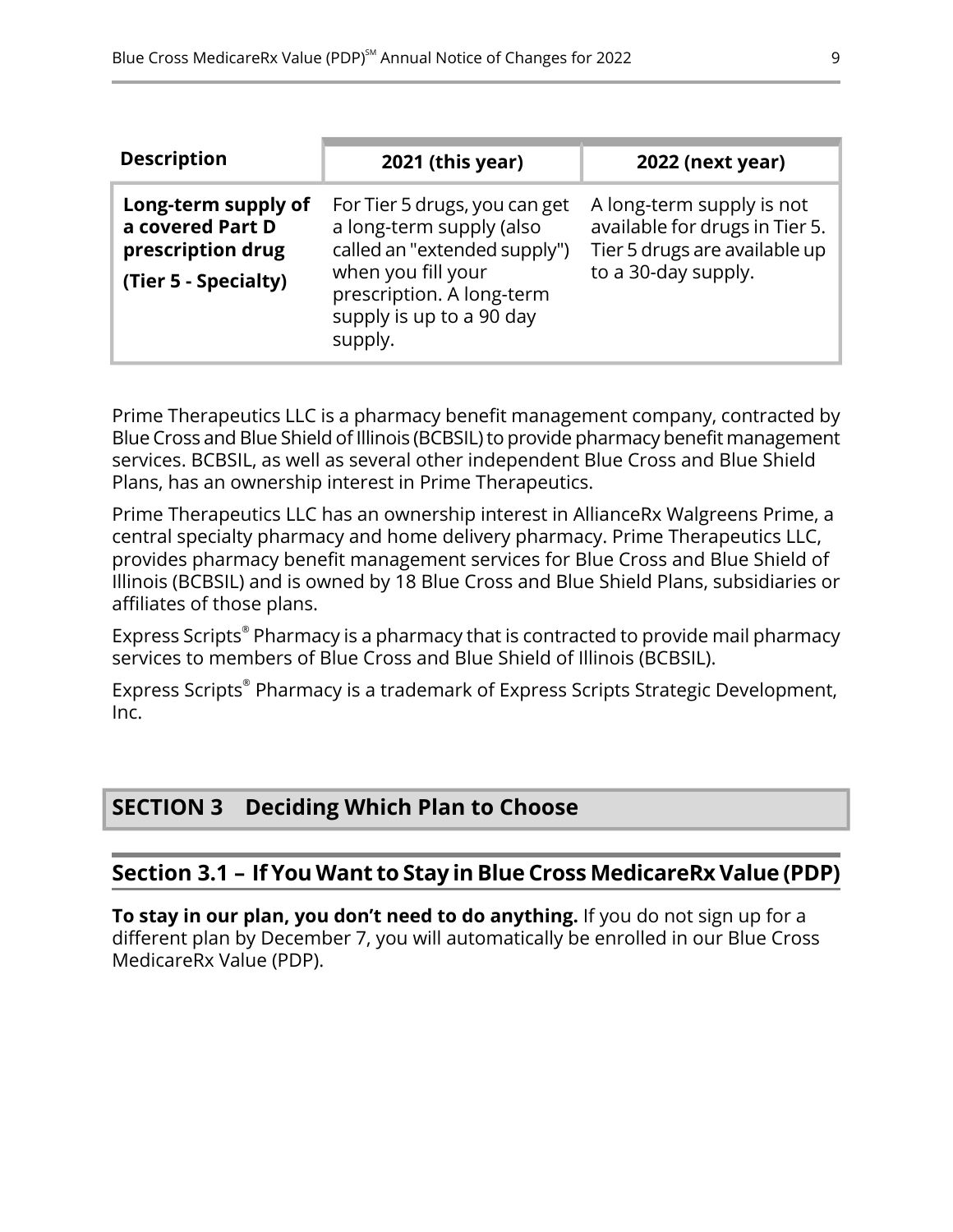## <span id="page-12-0"></span>**Section 3.2 – If You Want to Change Plans**

We hope to keep you as a member next year but if you want to change for 2022 follow these steps:

#### **Step 1: Learn about and compare your choices**

- You can join a different Medicare prescription drug plan timely,
- *-- OR*-- You can change to a Medicare health plan. Some Medicare health plans also include Part D prescription drug coverage,
- *-- OR*-- You can keep your current Medicare health coverage and drop your Medicare prescription drug coverage.

To learn more about Original Medicare and the different types of Medicare plans, read the *Medicare & You 2022* handbook, call your State Health Insurance Assistance Program (see Section [5](#page-13-1)), or call Medicare (see Section [7.2\)](#page-15-0).

You can also find information about plans in your area by using the Medicare Plan Finder on the Medicare website. Go to [www.medicare.gov/plan-compare](http://www.medicare.gov/plan-compare). **Here, you can find information about costs, coverage, and quality ratings for Medicare plans.**

#### **Step 2: Change your coverage**

- To **change to a different Medicare prescription drug plan**, enroll in the new plan. You will automatically be disenrolled from Blue Cross MedicareRx Value (PDP).
- To **change to a Medicare health plan,** enroll in the new plan. Depending on which type of plan you choose, you may automatically be disenrolled from Blue Cross MedicareRx Value (PDP).
	- You will automatically be disenrolled from Blue Cross MedicareRx Value (PDP) if you enroll in any Medicare health plan that includes Part D prescription drug coverage. You will also automatically be disenrolled if you join a Medicare HMO or Medicare PPO, even if that plan does not include prescription drug coverage.
	- ∘ If you choose a Private Fee-For-Service plan without Part D drug coverage, a Medicare Medical Savings Account plan, or a Medicare Cost Plan, you can enroll in that new plan and keep Blue Cross MedicareRx Value (PDP) for your drug coverage. Enrolling in one of these plan types will not automatically disenroll you from Blue Cross MedicareRx Value (PDP)*.* If you are enrolling in this plan type and want to leave our plan, you must ask to be disenrolled from Blue Cross MedicareRx Value (PDP). To ask to be disenrolled, you must send us a written request or contact Medicare at 1-800-MEDICARE (1-800-633-4227), 24 hours a day, 7 days a week (TTY users should call 1-877-486-2048).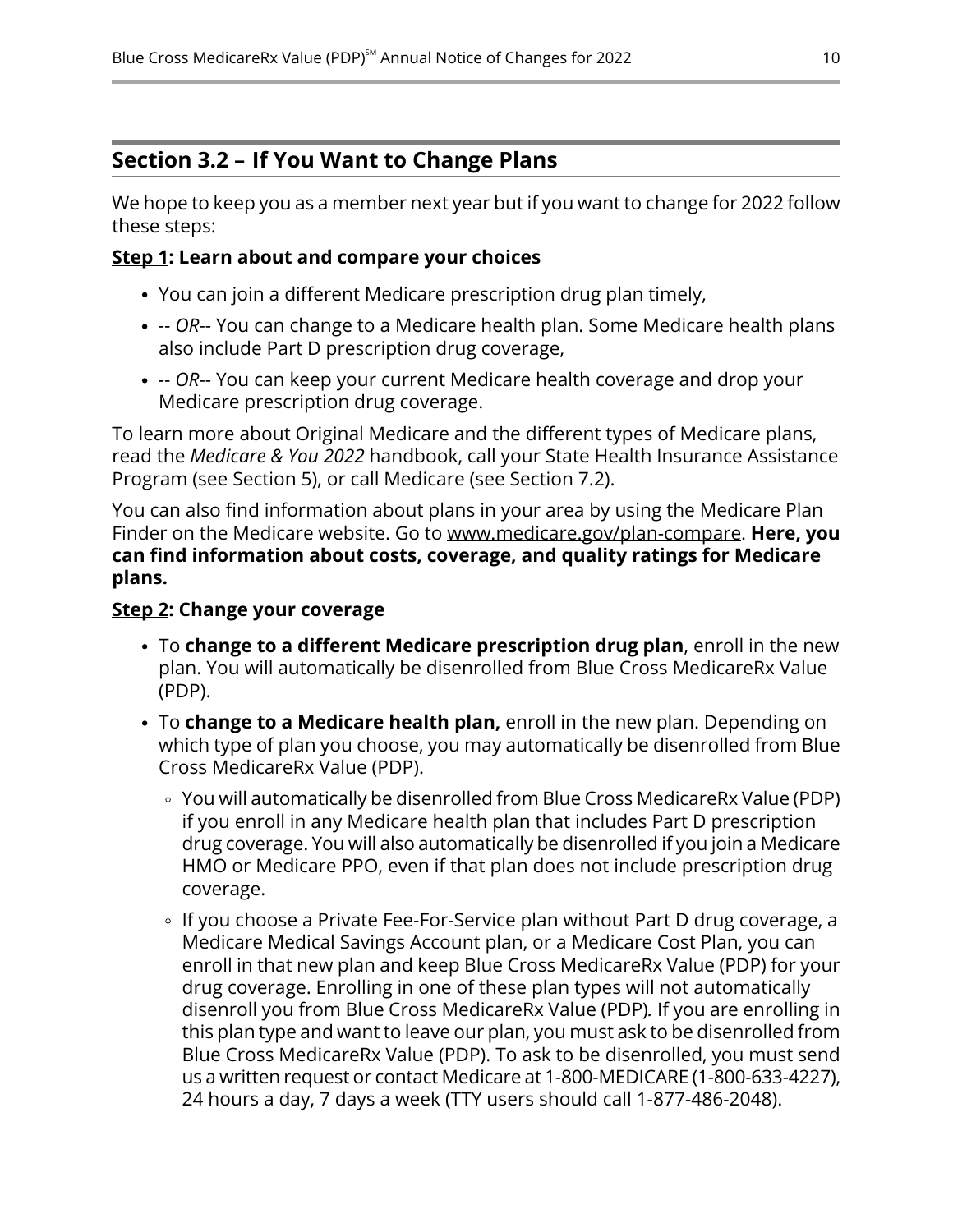- To **change to Original Medicare without a prescription drug plan**, you must either:
	- ∘ Send us a written request to disenroll. Contact Customer Service if you need more information on how to do this (phone numbers are in Section [7.1](#page-14-2) of this booklet).
	- *– or –* Contact **Medicare**, at 1-800-MEDICARE (1-800-633-4227), 24 hours a day, 7 days a week, and ask to be disenrolled. TTY users should call 1-877-486-2048.

## <span id="page-13-0"></span>**SECTION 4 Deadline for Changing Plans**

If you want to change to a different prescription drug plan or to a Medicare health plan for next year, you can do it from **October 15 until December 7**. The change will take effect on January 1, 2022.

#### **Are there other times of the year to make a change?**

In certain situations, changes are also allowed at other times of the year. For example, people with Medicaid, those who get "Extra Help" paying for their drugs, those who have or are leaving employer coverage, and those who move out of the service area may be allowed to make a change at other times of the year. For more information, see Chapter 8, Section 2.2 of the *Evidence of Coverage.*

## <span id="page-13-1"></span>**SECTION 5 Programs That Offer Free Counseling about Medicare**

The State Health Insurance Assistance Program (SHIP) is a government program with trained counselors in every state. In Illinois, the SHIP is called Illinois Department on Aging.

Illinois Department on Aging is independent (not connected with any insurance company or health plan). It is a state program that gets money from the Federal government to give **free** local health insurance counseling to people with Medicare. Illinois Department on Aging counselors can help you with your Medicare questions or problems. They can help you understand your Medicare plan choices and answer questions about switching plans. You can call Illinois Department on Aging at 1-800-252-8966. You can learn more about Illinois Department on Aging by visiting their website [\(https://www2.illinois.gov/aging/ship/Pages/default.aspx](https://www2.illinois.gov/aging/ship/Pages/default.aspx)).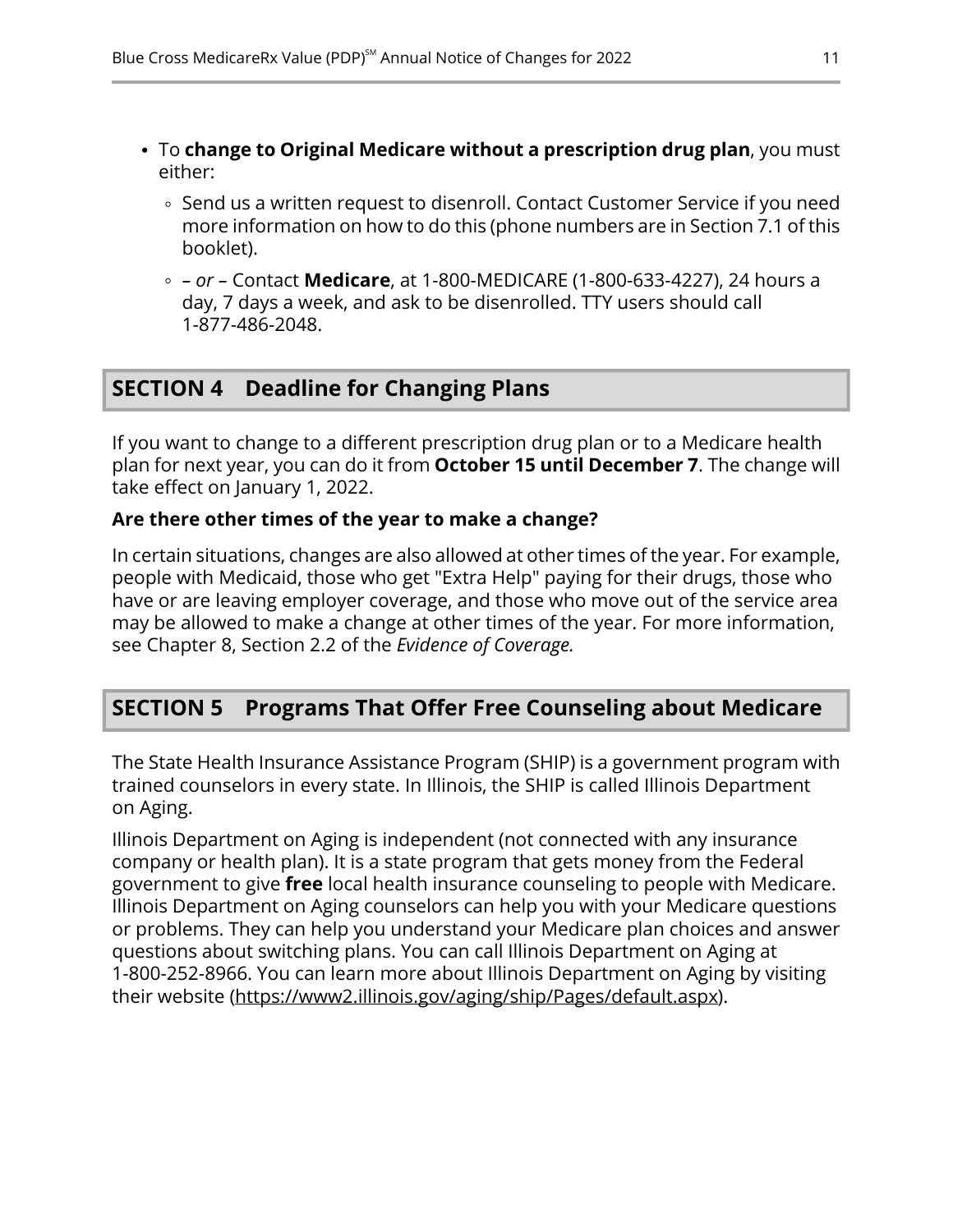## <span id="page-14-0"></span>**SECTION 6 Programs That Help Pay for Prescription Drugs**

You may qualify for help paying for prescription drugs.

- **"Extra Help" from Medicare.** People with limited incomes may qualify for "Extra Help" to pay for their prescription drug costs. If you qualify, Medicare could pay up to 75% or more of your drug costs including monthly prescription drug premiums, annual deductibles, and coinsurance. Additionally, those who qualify will not have a coverage gap or late enrollment penalty. Many people are eligible and don't even know it. To see if you qualify, call:
	- 1-800-MEDICARE (1-800-633-4227). TTY users should call 1-877-486-2048, 24 hours a day/7 days a week;
	- The Social Security Office at 1-800-772-1213 between 7 am and 7 pm, Monday through Friday. TTY users should call, 1-800-325-0778 (applications); or
	- Your State Medicaid Office (applications).
- **Prescription Cost-sharing Assistance for Persons with HIV/AIDS.** The AIDS Drug Assistance Program (ADAP) helps ensure that ADAP-eligible individuals living with HIV/AIDS have access to life-saving HIV medications. Individuals must meet certain criteria, including proof of State residence and HIV status, low income as defined by the State, and uninsured/under-insured status. Medicare Part D prescription drugs that are also covered by ADAP qualify for prescription cost-sharing assistance through the Illinois Department of Public Health, 535 W. Jefferson St. First Floor, Springfield, IL 62761: [https://dph.illinois.gov/topics](https://dph.illinois.gov/topics-services/diseases-and-conditions/hiv-aids/ryan-white-care-and-hopwa-services) [services/diseases-and-conditions/hiv-aids/ryan-white-care-and-hopwa-services.](https://dph.illinois.gov/topics-services/diseases-and-conditions/hiv-aids/ryan-white-care-and-hopwa-services) For information on eligibility criteria, covered drugs, or how to enroll in the program, please call 1-217-782-4977.

## <span id="page-14-2"></span><span id="page-14-1"></span>**SECTION 7 Questions?**

## **Section 7.1 – Getting Help from Blue Cross MedicareRx Value (PDP)**

Questions? We're here to help. Please call Customer Service at 1-888-285-2249. (TTY only, call 711.) We are available for phone calls 8:00 a.m. – 8:00 p.m., local time, 7 days a week. If you are calling from April 1 through September 30, alternate technologies (for example, voicemail) will be used on weekends and holidays. Calls to these numbers are free.

#### **Read your 2022** *Evidence of Coverage* **(it has details about next year's benefits and costs)**

This *Annual Notice of Changes* gives you a summary of changes in your benefits and costs for 2022. For details, look in the 2022 *Evidence of Coverage* for Blue Cross